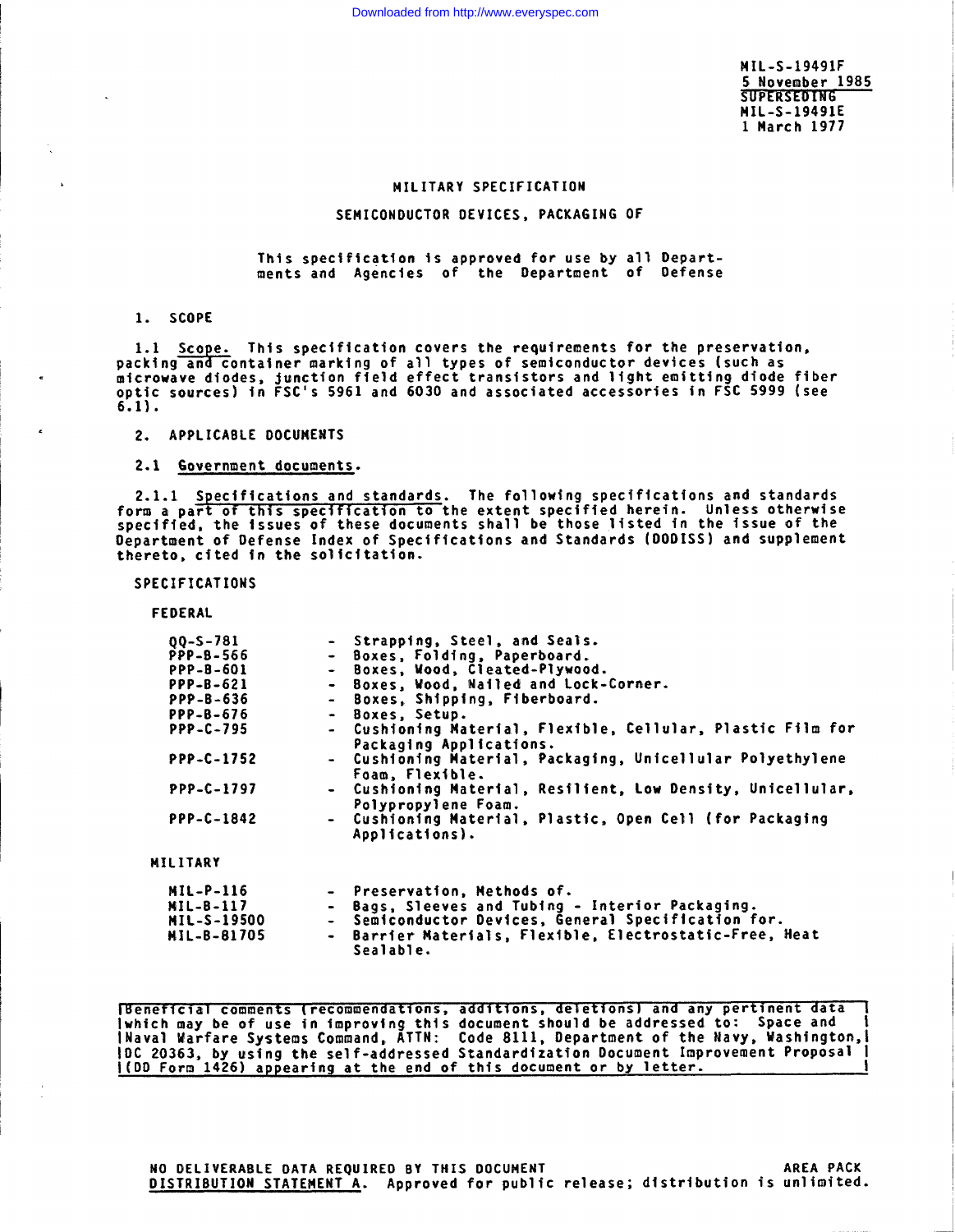Downloaded from http://www.everyspec.com

## **'MIL-S-19491F**

STANDARDS

FEDERAL

**FEO-STD-123 Marking for Shipment (Civil Agencies).**

MILITARY

| MIL-STD-105   | - Sampling Procedures and Tables for Inspection by<br>Attributes. |
|---------------|-------------------------------------------------------------------|
| MIL-STD-129   | - Marking for Shipment and Storage.                               |
| MIL-STD-202   | - Test Methods for Electronic and Electrical Component<br>Parts.  |
| MIL-STD-750   | - Test Methods for Semiconductor Devices.                         |
| MIL-STD-794   | - Parts and Equipment, Procedures for Packaging of.               |
| MIL-STD-45662 | - Calibration Systems Requirements.                               |

**(Copies of specifications, standards, drawings, and publications required by manufacturers in connection with specific acquisition functions should be obtained from the contracting activity or as directed by the contracting activity.)**

**2.2 Order of precedence. In the event of a conflict between the text of this specification and the references cited herein, the text of this specification shall take precedence. Nothing in this specification, however, shall. supersede applicable laws and regulations unless a specific exemption has been obtained.**

**3. REQUIREMENTS**

**3.1 General. The packaging terms used herein shall be in accordance with the definitions listed in MIL-STD-794. The following general requirements apply, as applicable, to levels A, B, and C.**

**3.1.1 Pairs and sets. Semiconductor devices furnished in pairs or sets under one national stock number (NSN) shall be unit packaged as one pair or one set, as applicable. When specified in a detail specification, matched diodes shall be packaged with a statement to that effect.**

**3.1.2 Hardware. Hardware accompanying semiconductor devices shall be protected and enclosed within the unit pack in a manner that will not damage the device or pack. When practical or when the semiconductor devices are not otherwise protected, the hardware should be mounted on each device.**

**3.1.3 Physical protection. Semiconductor devices and accessories shall be packaged in a manner that w{ll ensure compliance with the applicable requirements of 141L-P-116 and this specification.**

**3.1.3.1 Lead** and **terminal** protec **(0.762 mm) in smallest dimension shall Leads and terminals less than 0.03 inch be protected by container design, die-cut inserts, vials or suitable noncorrosive supporting materials or devices. Leads or terminals shall extend outward and be maintained in a configuration as manufactured without causing undue loads or stresses capable of causing damage to the devices. Materials used to maintain item position and lead configuration shall permit item removal and replacement without bending the leads.**

3.1.3.2 **Mrapping and cushioning. All semiconductor devices shall be wrapped or cushioned with noncorrosive materials which shall not crumble, flake, powder or shed. In addition, nonstatic generating materials shall be used for semiconductor** devices susceptible to environmental field force damage (see 3.1.4). For these<br>susceptible devices, materials conforming to type II of MIL-B-81705 or small bag **conforming to MIL-B-117, type 1, class A, pouches, respect stYle 2 shall be used as wraps or small Alternatively, cushioning materials conforming to PPP-C-795, class 2; PPP-C-1752, type VII, class 4; PPP-C-1797, type 11; or PPP-C-1842, type 111 may be used. Cushioning is not required for accessories.**

**2**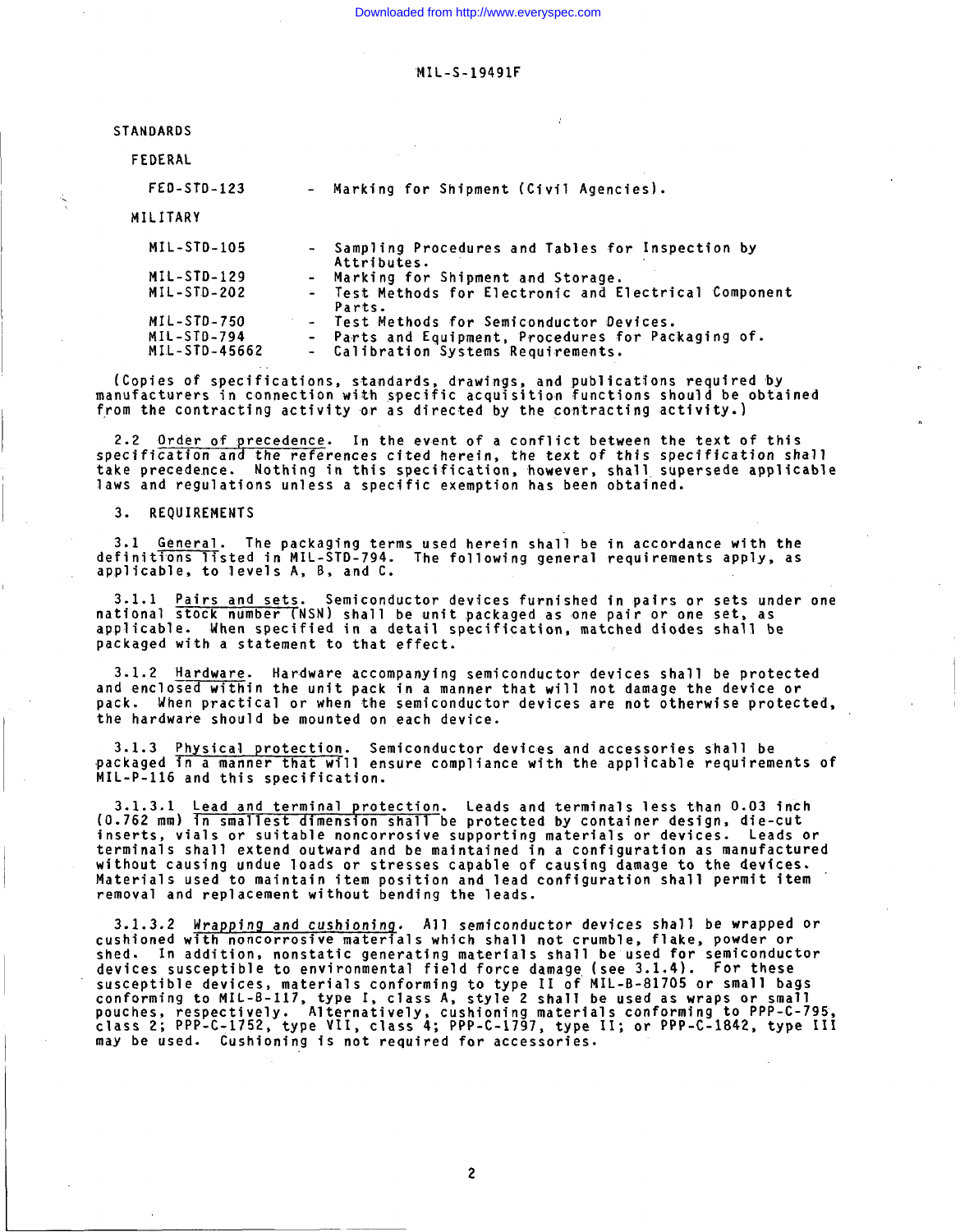### **r41L-s-19491F**

**3.1.4 Environmental Ffeld force protection (shielding). Susceptible \$emi~onductor '.. devices shall be protected by the procedures specffi ed herein to prevent damage to these devices from electrostatic and electromagnetic** *forces* **durfng handling, shipment and storage from time of manufacture untfl po\$nt of use (see 3.1.4.1). When specified in the contract (see 6.2), shielding from magnetic or radioactive fields shall** also be required (see 3.1.4.2 and 3.1.4.3).

3.1.4.1 **Electrostatic and electromaqnettc protection. Electrostatic and electromagnetic protect ion {as well as protection from corrosfon, contamination and thermal shock) shall be provided by placing the wrapped or cush\$oned semiconductor devices in heat sealed bags or envelopes fabricated wfth material conforming to MIL-B-81705, type I. To avofd capacitor effects, each bag or envelope shall be fabricated from one continuous piece of barrier material. For immediate use applications and for those Instances where no exposure to electrostatic or** electromagnetic fields is anticipated, barrier material conforming to type if of<br>MIL-B-81705 may be used to meet level C protection requirements. Electrostatic an **. electromagnetic protection is mandatory for all:**

- **a. Pifcrowave diodes.**
- **b. Insulated gate ffeld effect transistors (metal oxfde semiconductor field effect transistors or MOSFET'S).**
- **c. Junction field effect transistors.**
- **d. Silicon controlled rectifiers.**
- **e. Hybrid semiconductors.**
- **f. Small signal Schottky diodes.**
- **9. Semiconductor devices not otherwise named which operate at a frequency above one gigahertz. \$**

**3.1.4.2 Magnetic protection. Protection from simple magnetfc fields (as opposed**  $t$  $\alpha$  **RF** or electromagnetic radiation) shall be accomplished by completely enclosing the **semiconductor devices fn metals or ferritic composttlons of sufficient thickness to provide the degree of protection requfred.**

**3.1.4.3 Radioactive protection. Protection against radioactivity shall be accomplished by completely enclosing the semiconductor devices in lead or lead fflled compositions of sufficient thickness to provide the degree of"protectlon desired.**

**3.1.5 Exterfor containers. Exter\$or containers shall be of mlntmum tare and cube consistent with the protection required and shall contain equal quantities of identical stock numbered or otherwise designated items to the greatest extent practicable (see 3.3).**

**3.1.6 Army acquisitions.**

**3.1.6.1 Levels A and B intermediate packs. Intermediate containers sha?l not exceed 40 pounds 1 net weight, or a maxfmum size of 1.5 cubic' feet (0.04248 cubic meterj wlt~ a~g{~~~t two dimensions not exceeding 16 tnches (40.64 centimeters). Intermediate containers shall not be required when the total quantity** to be shipped will result in only one intermediate pack per shipping concarner ise<br>3.2.1.4 and 3.2.1.5). Intermediate containers shall conform to PPP-8-636, class **weather-reststant.**

**3.2 Preservation. Preservation shall be in accordance with level A, B** *or C,* **as specified (see 6.2).**

**3.2.1 Level A.**

**I**

 $\alpha$   $\beta$ 

**3.2.1.1 Cleanin\$. Semiconductor devices and accessories shall be cleaned fn accordance with MIL-P-116, process C-1.**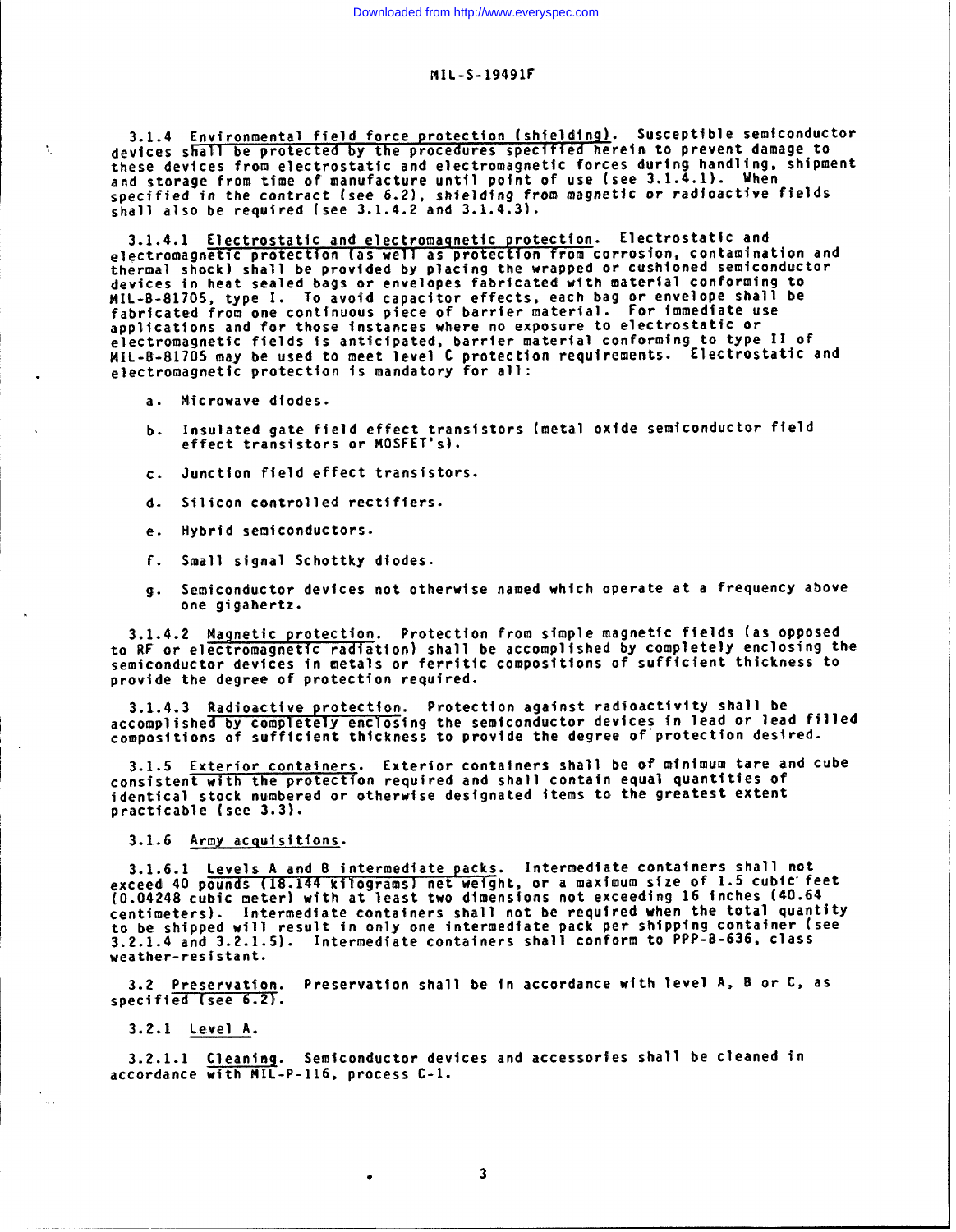**a.2.1.2** Drving 3.2.1.3 Preservatives. Contact **preservatives shall not be used.**

3.2.1.3 Preservatives. Contact preservatives shall not be used.

**3.2.1.4 Unit packs. 3.2.1.4.1 Semiconductor devices. Each semiconductor device, protected as required**

**3.2.1.4.1** Semiconductor devices. Each semiconductor device, protected as required **under** 3.1, shall be individually unit packed in accordance with submethod IA-8 of **be h for for** *the <b>i* **i** *those <b>i tomail* **<b>i** *nill -B-117, type I, class F, style 1 shall* **3.2.1.4.2 Accessories (when separately acquired). Accessories, such as insulator**

**~~;ks and mounting pads, shall be unit packed in accordance with MIL-P-116, method . Unit pack quantities for other than five each shall be as specified (see 6.2).**

**3.2.1.5** Intermediate packs. Semiconductor devices, unit packed as specified **PPP-B-566 or 'PPP-B-676. Intermediate containers shall be uniform in size, shape, and quantities. shall be of minimum tare and cube. and shall contain multiDles of five unit ~acks not to exceed 100 unit tlacks. No ~ntermedjate Dacks are rehuired when the total in the same of the same of the same of the single** *intermediate* packs are required when the **3.2.2 Level B. The level B preservation for semiconductor devices and accessories**

**3.2.2** Level B. The level B preservation for semiconductor devices and accessories shall be identical to that specified for level A except that submethod IC-1 or IC-3 shall be used to meet the unit pack requirements for those semiconductor devices not

**3.2.3** Level C. In addition to the applicable provisions of 3.1, the level C preservation for semiconductor devices and accessories shall conform to the **(see 6.2), the quantity per unit pack shall be at the option of the supplier. 3.3 Packing. Packing shall be level A, <sup>B</sup> or C, as specified (see 3.1 and 6.2). .**

3.3 Packing. Packing shall be level A, B or C, as specified (see 3.1 and 6.2). **3.3.1 Level A. Semiconductor devices and accessories, preserved as specified in**

**3.3.1 Level A.** Semiconductor devices and accessories, preserved as specified **PPP-B-621, class 2. Closure and strapping shall be in accordance with the applicable container specification except that metal strapping shall conform to QQ-S-781, type 1, container** specification except that metal strapping shall conform to QQ-S-781, type **1, finish A.** The requirements for level B packing shall be used when the total **destination does not exceed a packed volume of one cubic foot. 3.3.2 Level B. Semiconductor devices and accessories, preserved as specified in**

**3.2, shall be packed in fiberboard containers conforming to PPP-B-636, class weather resistant, style optional, special requirements. The requirements for box closure, resistant, style optional, special requirements. The requirements for box closu waterp** appendix. **3.3.3 Level C. Semiconductor devices and accessories, preserved as specified in**

**3.3.3** Level C. Semiconductor devices and accessories, preserved as specified in **domastic, shall** be packed in fiberboard containers conforming to PPP-8-636, class domestic, style optional, special requirements. Closures shall be in accordance with the PPP-B-636 appendix.

**3.4.1 Standard markinq. In addition to any special or other identification**

**marking required by the contract (see 6.2), each unit, intermediate, and exterior container and unitized load shall be marked in accordance with MIL-STD-129. The complete military or contractor's type or part number, as applicable, (including the FSCM), shall be marked on all unit and intermediate packs in accordance with the identification niarking provisions of MIL-STD-129. When specified in the contract (see 6.2), the marking of domestic shipments for civil agencies shall be in (see 6.2), the marking c** accordance with FED-STD-123.

4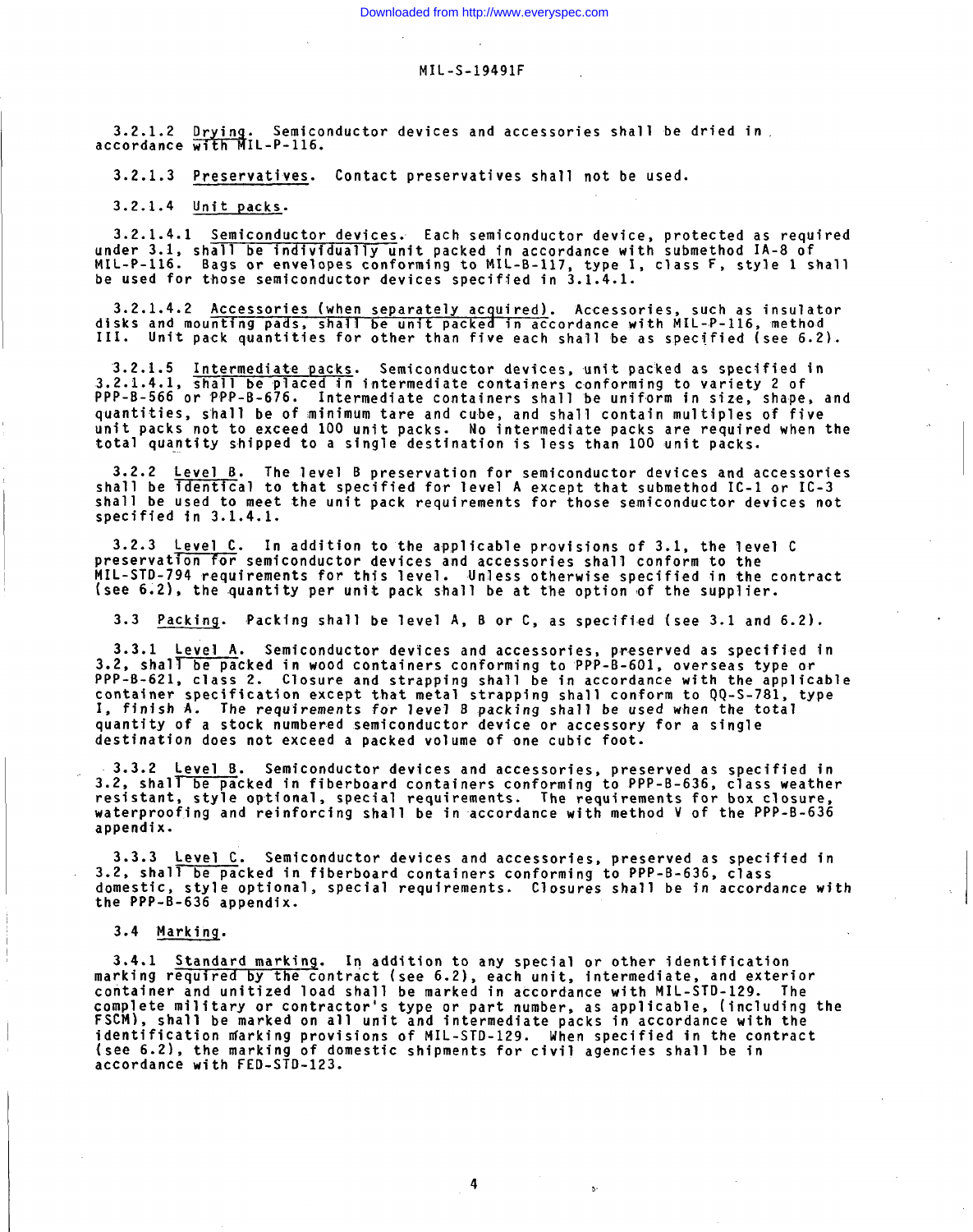**3.4.2 Special markinq. In addft40n to the marking requirements of 3.4.1 and regardless of the level or type of packagfng specfffed, all of the unft intermediate, and exterior containers for those semiconductor devices spectffed in 3.1.4.1 shall be marked as specified for sensitfve ele~ronic devices 4n MIL-STD-129.**

**3.4.3 Additional unit pack markinq of NIL-S-19500 semiconductor devices. The unit ~ packs of hose semiconductor devices, acqu\$red tn conformance with IL -s-f9500, shall be additionally marked ulth the follow~ng:**

- a. JAN **preffx.**
- **b. Manufacturers designating symbol.**
- **c. Assembly plant code.**
- **d. Lot identification code.**
- t **e. Inspection date.**
- **f. Reinspection date (ff reinspection Is applicable).**
- **9\* Country of origtn.**

**Serialization** may **be Included as a serlalfzat\$on range of individual serialized semfcoaductor devices.**

**3.5 First article and quality conformance inspections. First article and quality** conformance**inspections and tests shall be required as specif+ed fn 4.4 and 4.5, respectively. Samples for these tests shall be furnished fn accordance wtth the procedures outltned fn 4.4 and 4.5. The performance Of the vfsua? and dimensional inspections, rough handlfng tests, and leakage tests shall conform** to **the inspections and tests outlfned fn 4.6.1, 4.6.2.1, and 4.6.2.2, respectively.**

**3.5.1 Functional requirements.**

**3.5.1.1 Rough handlfng test (when specff4ed, see 6.2). When packs have been tested** *in* accordance**ulth** 4.6.Z.1, **all materials and components comprising each pack shall be free from damage or evidence of misplacement whfch mfght affect the utility of the preservation method or pack. The semiconductor devices and associated accessories** *within* **the tested packs shall show no vistble s4gns of damage. Uhen specif\$ed tn the contract (see 6.2), functional tests fn accordance with the group A inspection requirements of MIL-S-19500 shall be conducted on those semiconductor devices subjected to the rough handling test to determine freedom from operational malfunction. The examination of the devices tested under thfs group A inspection shall be in accordance wfth the visual and mechanical inspection requirements specffied \$n** method 2071 of MIL-STD-750.

**3.5.1.2 Leakage test (when applicable). When a barrfer enclosed unit pack has been tested in accordance with 4.6.2.2 . there shall be no evidence of mofsture withfn the unit pack.**

**3.6 Uorkmanshl The qualfty of uorkmanshfp shall assure acceptance of the ~" complete preservation, pack\$ng, and markfng requirements In accordance with the inspections specified in sect~on 4.**

**4. QUALITY ASSURANCE PROVISIONS**

,.,

**4.1 Respons4btlity for inspection. Unless otherwise speclf\$ed in the contract (see 6.2 ), the contractor is responsible for the performance of all inspection requirements as spec\$fied here\$n. Except as otherwise specified in the contract, the contractor may use his own or any other facilities suitable for the the ~nspection requirements specffted herein, unless disapproved by The Government reserves the right to perform any of the Inspections specfffcatton where such inspections are deemed necessary** *to assure* **supplies and services conform to prescribed requirements. performance of the Government. set forth in the**

**5**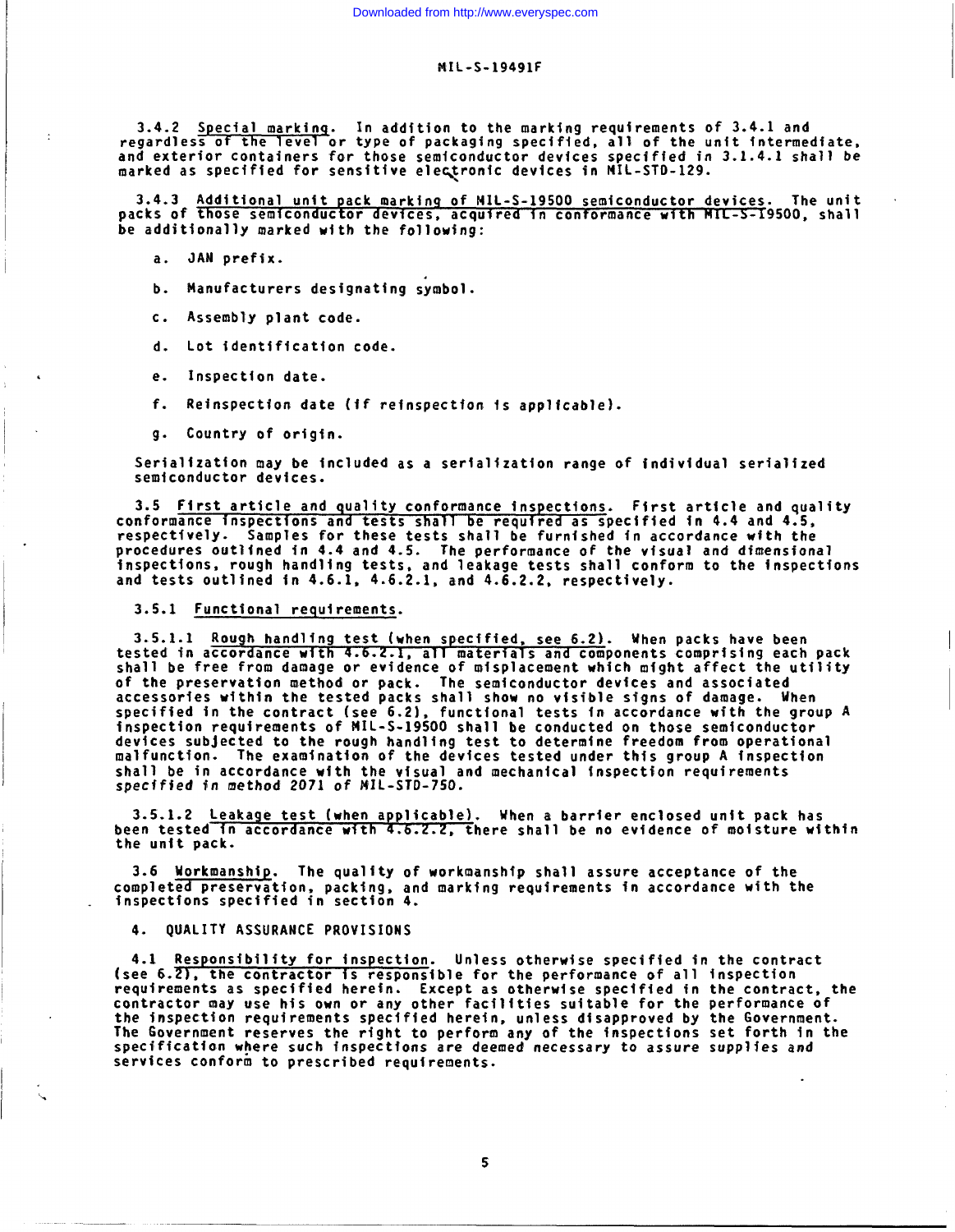**4.1.1 Responsibility for compliance. All items must meet all requirements of section 3. he inspection set forth in this specification shall become a part of the contractor's overall inspection system or quality program. The absence of any inspection requirements in the specification shall not relieve the contractor of the responsibility of assuring that all products or supplies submitted to the Government for acceptance comply with all requirements of the contract. Sampling in quality conformance does not authorize submission of known defective material, either indicated or actual, nor does it commit the Government to acceptance of defective material .**

**4.1.2 Test equipment and inspection facilities. Test and measuring equipment and inspection facllltles of suff lclent accuracy, quality, performance of the required inspection shall be establ contractor. The establishment and maintenance of a ca" ibration system to control the accuracy of the measuring and test equipment shall be n accordance with MIL-STD-45662. and quantity to permit shed and maintained by the**

**4.1.3 Inspection conditions. All inspections shall be performed in accordance with the test conditions specified in the general requ ,rements of MIL-STD-202.**

4.2 **Classification of inspections. The inspections classified as follows: specified herein are**

**a. Materials inspection (see 4.3).**

**1**

- **b. First article inspection (see 4.4).**
- **c. Quality conformance inspection (see 4.5).**

**4.3 Materials inspection. Materials inspection shall consist of certification supported by verifying data that the materials used are in accordance with the applicable requirements specified herein.**

**4.4 First article inspection. When specified (see 6.2), first article inspection shall be performed by the contractor, after award of contract and prior to production at a time and location acceptable to the Government. First article inspection shall not be required:**

- **a. When therehave been no changes in materials, processes, or packaging design that will not adversely affect item protection since the last recorded inspection.**
- **b. When detailed packaging instructions are furnished by the acquisition activity.**
- **c. When level C protection is specified.**
- **d. When a prior successful inspection was conducted on a like item and pack (subject to the approval of the administrative contracting officer).**

**a~;~~~blp" u y packed shipping container shall be submitted for first article One sample unit consisting of a level A or level B, as inspection. The sample for the rough handling test shall consist of the pack selected for first article inspection. The sample for the leakage test shall be five unit packs selected at random from the first article exterior pack (shipping container).**

**4.4.2 Inspection routine. The sample shall be subjected to the inspections specified in tables I and rI. The leakage test, when applicable,s hall follow the rough handling test.**

**4.4.3 Failures. One or more failures shall be cause for refusal to grant first article approval.**

**4.4.4 Resubmission of first article sample.** If **the sample fails to pass first article inspection, the contractor shall change the preservation and packing processes to correct the cause of the deficiency. First article inspection shall be performed on a corrected sample to prove that the corrective action is acceptable.**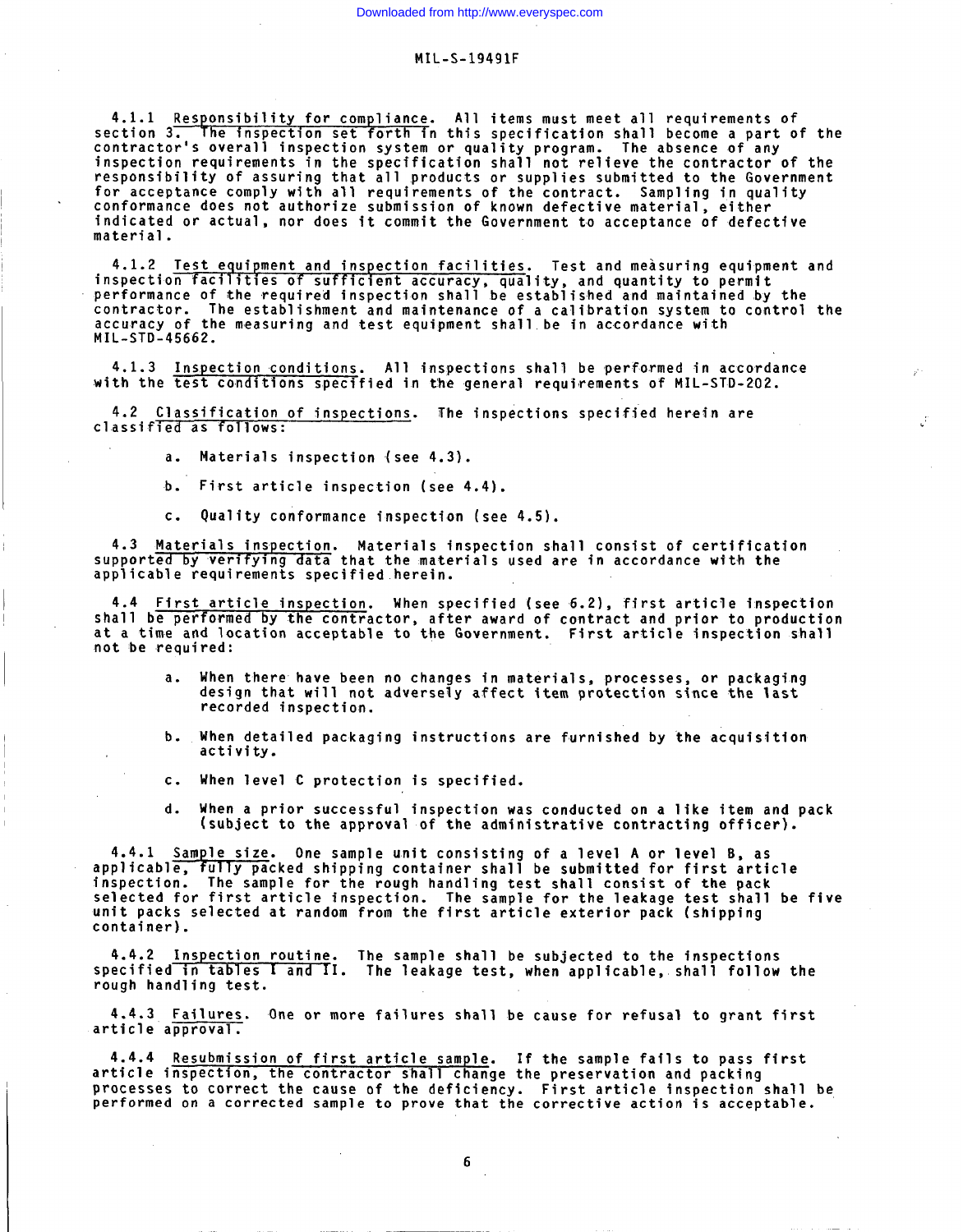| Major defects                                                                                                                                                                                                                                                                                                                                                           | Requirement<br>paragraph                                                                                                                                    | Method<br>paragraphi |  |
|-------------------------------------------------------------------------------------------------------------------------------------------------------------------------------------------------------------------------------------------------------------------------------------------------------------------------------------------------------------------------|-------------------------------------------------------------------------------------------------------------------------------------------------------------|----------------------|--|
| Packaging materials not conforming to referenced<br>  specification requirements- - - - - - - -<br> Insufficient field force protection (shielding)-<br>Punctured or improperly facbricated barrier bag-<br> Uncleaned or improperly cleaned items- - - - - -<br>Incorrect preservation method- - - - - - - - - -<br>Wrong quantity per unit pack $-$ - - - - - - - - - | Section 3<br>3.1.4<br>3.1.4.1, 3.2.1.4.1<br>and 3.2.2<br>$3.2.1.1$ and $3.2.1.2$<br>3.2.1.4.1, 3.2.1.4.2<br>and 3.2.2<br>3.2.1.4.1, 3.2.1.4.2,<br>and 3.2.3 | 4.6.1                |  |
| Nonuse or incorrect applications of intermediate<br>containers -<br>Improper box closures - - - - - - - - - - - - - -<br>lOmitted, incorrect, or illegible marking - - - -                                                                                                                                                                                              | 13.2.1.5<br>13.3.1, 3.3.2, and<br>3.3.3<br>l 3.4                                                                                                            |                      |  |

# TABLE I. Visual and dimensional inspections.

 $\ddot{\cdot}$ 

## TABLE II. Functional inspections.

| Major defects                                   | Requirement<br>paragraph | Method<br>  paragraph |
|-------------------------------------------------|--------------------------|-----------------------|
| Rough handling (when specified)- - - - - - - -  | 3.5.1.1                  | 1, 4.6.2.1            |
| Leakage (when applicable) - - - - - - - - - - - | 3.5.1.2                  | 4.6.2.2               |

Quality conformance inspection. This inspection shall consist of the inspections and tests specified in tables I and II, respectively.

4.5.1 Inspection lot. An inspection lot, as far as practicable, shall consist of unit or exterior (shipping) packs produced under essentially the same conditions and offered for inspection at one time. For the purpose of selecting samples to be<br>inspected and tested for compliance with the requirements of this specification, either items in process or completed packs except as stated herein, may be combined into lots without regard to individual items, contracts, or the quantities therein.<br>Unit packs of the same size and made from the same packaging materials may be grouped together except when item complexity, item value, or the complexity of the<br>preservation method warrants that the inspection of such items be performed on a separate basis. A separate application of the sampling or inspection procedure shall<br>be made on these items. The combination of items to be subjected to inspection shall be determined by either the Government or the contractor, subject to the approval of the Government.

4.5.2 Visual and dimensional inspection. Visual and dimensional inspection shall consist of those inspections specified in table I.

4.5.2.1 Sampling plan. Statistical sampling and inspection shall be in accordance with MIL-STD-105 for special inspection level 5-4. The acceptable quality level (AQL) shall be 4.0 percent defective for all inspections of table I combined.

4.5.2.2 Rejected lots. If an inspection lot is rejected, the contractor may<br>rework it to correct the defects, or screen out the defective units, and resubmit for reinspection. Resubmitted lots shall be inspected using tightened inspection. Such lots shall be separate from new lots, and shall be clearly identified as reinspected lots.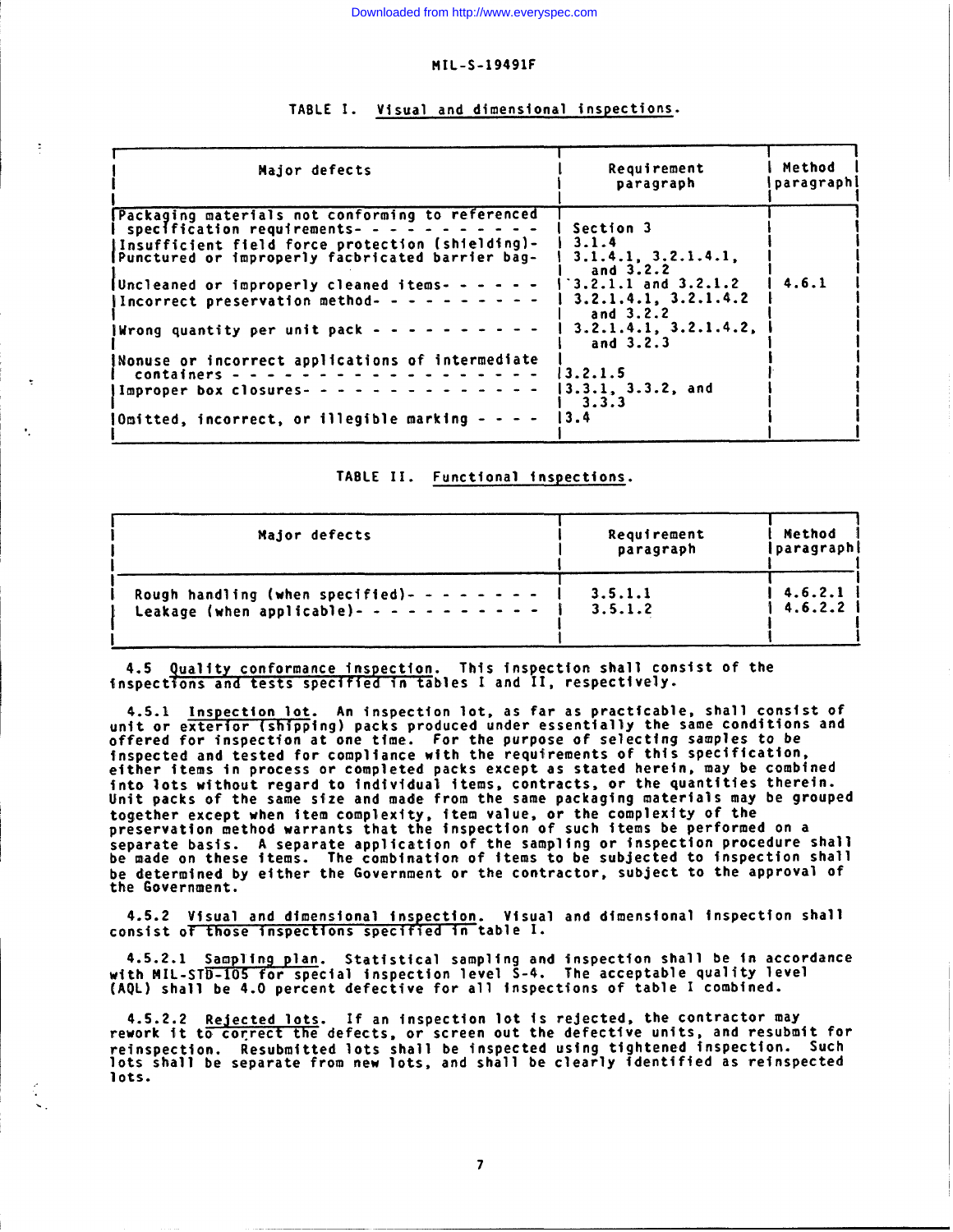**4.5.2.3 Disposition of sample units. Sample units which have passed all the inspections specified in table may be delivered on the contract, provided the lot is accepted.**

**4.5.3 Functional inspection. Functional inspection shall consist of the tests specified in table** II.

**4.5.3.1 Sampling plan. Sampling plans shall be as follows:**

- **a. One sample unit for the rough handling test shall be selected whenever the design of the item or packaging is changed.**
- **b. For unit packs requiring waterproof or water-vaporproof barriers, five sample units for the leakage test shall be selected daily at random from** the first lot processed each day. Five additional samples shall be<br>selected at random from the day's total production.
- **c. The leakaae test shall also be oerformed followinci** . **the rouah handling test on unit picks requiring waterproof or water-vaporproof barriers. Five ,::** sample units or the number or units contained within the shipping container<br>(if less than five) shall be selected.

**4.5.3.2 Failures. One or more failures shall be cause for rejection of the lot.**

4.5.3.3 **Disposition of** sample units. **Sample units which have passed the inspections specified in table II may be delivered on the contract if the lot is accepted and opened packs have been reprocessed.**

**4.5.3.4 Noncompliance.** If **a sample fails to pass the inspections specified in table** II, **the contractor shall take corrective action on the materials or processes** or both, as warranted, on all unit, intermediate, and exterior (shipping) packs which<br>can be corrected and which were processed under essentially the same conditions, wil **essentially the same materials, failure. and which are considered subject to the same Acceptance of the unit, intermediate, and exterior packs shall be** discontinued until corrective action nas been taken and the applicable inspec<br>specified in table II have been repeated on additional sample units. (All inspections or the inspection which the original sample failed shall be at the opti<br>of the Government.) Inspections specified in table II may be reinstituted; however **final acceptance shall be withheld until the reinspection in accordance with table** II **has shown that the corrective action was successful. In the event of failure** after reinspection, information concerning the failure and corrective action tak<br>shall be furnished to the administrative contracting officer.

**4.6 Methods of inspection and tests.**

**4.6.1 Visu,al and dimensional inspections. Unit, intermediate, and exterior packs shall be examined to verify that the mater{als, designs, methods, physical " limitations, marking, and workmanship are in accordance with the applicable requirements (see 3.1 through 3.6).**

**4.6.2 Functional tests.**

**4.6.2.1 Rough handling. Packs shall be subjected to the applicable rough handling tests and the interpretation of results or cause for rejection as specified in 3.5.1.1 and MIL-P-116.**

**4.6.2.2 Leakage. When a waterproof or water-vaporproof barrier is required, the unit pack shall be subjected to the applicable leakage test and interpretation of results specified in 3.5.1.2 and MIL-P-116;**

**5. PACKAGING**

**This section is not applicable to this specification.**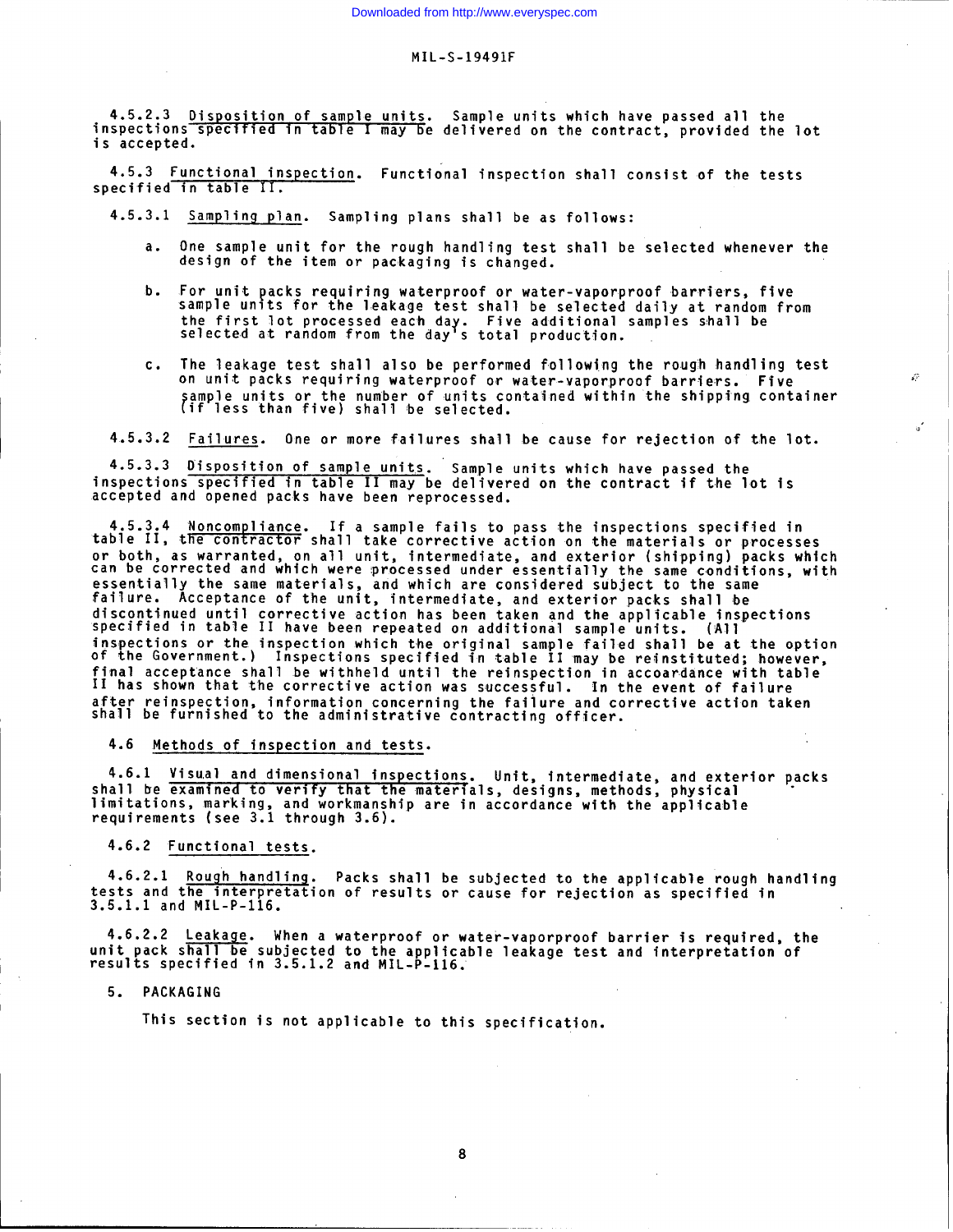6. **NOTES**

 $6.1$  **Intended use.** The preservation, packing, and marking specified herein are **\$ntended for d\$ rect shipments to the Government. However, thfs specff\$cation nay also be used for the preparation of semiconductor dev!ces and accessories for shipment from the parts contractor to the or\$ginal equipment manufacturer.**

- **6.2 Ordering data. Acquisition documents should specify** *the* **followlng:**
	- a. **Title, number, and date of this speciflcat!on.**
	- **b. If shielding from magnetfc or radioactive fields Is required (see 3.1.4).**
	- **c. Levels of preservation and packfng (see 3.2 and 3.3).**
	- **d. Quantity per unit pack, if other than spectffed (see 3.2.1.4.2 and 3.2.3).**
	- **e. Whether any other standard or special marking is required (see 3.4).**
	- **f. If FED-STD-123 is required for civil agency marking (see 3.4.1).**
	- **9. Uhether a rough handling test is requfred (see 3.5.1.1).**
	- **h. Whether semiconductor device functional tests are required** *(see* **3.5.1.1}.**
	- i. **Whether the contractor is not responsible for the performance of a** 1 **inspection requirements (see 4.1).**
	- **j. Idhether first article Inspection Is required (see 4.4).**

**6.3 First artfcle. The sample pack submitted for first article inspecton (when satisfactorily performed as specified in 4.4) wfll serve** *as* **the production standard for subsequent packaging operations. The contractor should inform the acquisition acitfvfty or the activftv adminfstertna the** *contract of* **the time and location of this speciffc~tton so that th; Government r~presentative will have an opportunity to witness the tests.**

6.4 Conditionsfor **use of level B preservation. When level B preservation is specified (see 3.2) , this level of protection should be reserved for the acquisition of semiconductor devices and accessories for resupply worldwfde under known favorable handling, transportation and storage conditions (see 3.2.2).**

## **6.5 Subject term (key word) Iist\$nq.**

 $\frac{1}{2}$ 

```
Diodes
Electromagnetic protection
Electrostatic protec
Environmental field force protec
Field force protection
Magnetic protection
Wicrowave diodes
t41L-S-19500 semiconductor devices
Packaging
Physical protection
Radioactive protection
Semiconductors
Semiconductor devices
Sens$t$ve electronic devices
Shtelding
Special marking
Transistors
```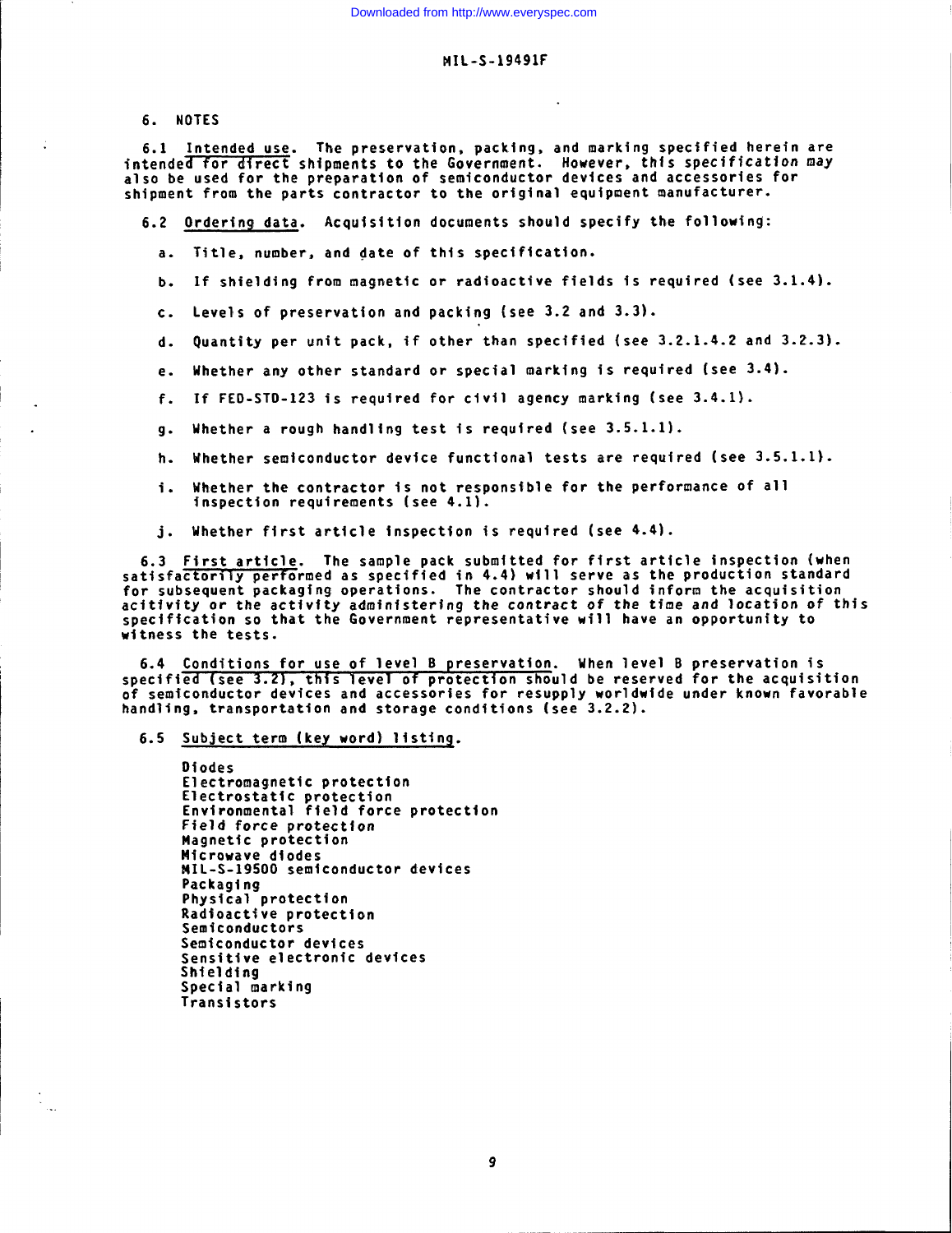**6.6 Changes from previous issue. Asterisks are not used in this revision to identify changes with respect to the previous issue, due to the extensiveness of the changes.**

**Custodians: Army - CR Navy - EC Air Force - 99 DLA - ES**

I

 $\overline{\phantom{a}}$ 

**Review activities: Army - AR,** MI **Navy - OS, SH Air Force - 17, 69, 71, 8'5**

**"User activities: Army - None Navy - AS, CG, MC, SA Air Force - 11**

**Civil agency coordinating activity: NASA - MA**

**Preparing activity: Navy - EC**

**Agent: DLA - ES**

# **(Project PACK-0783)**

 $\mathcal{L}^{\frac{1}{2}}$ 

**."**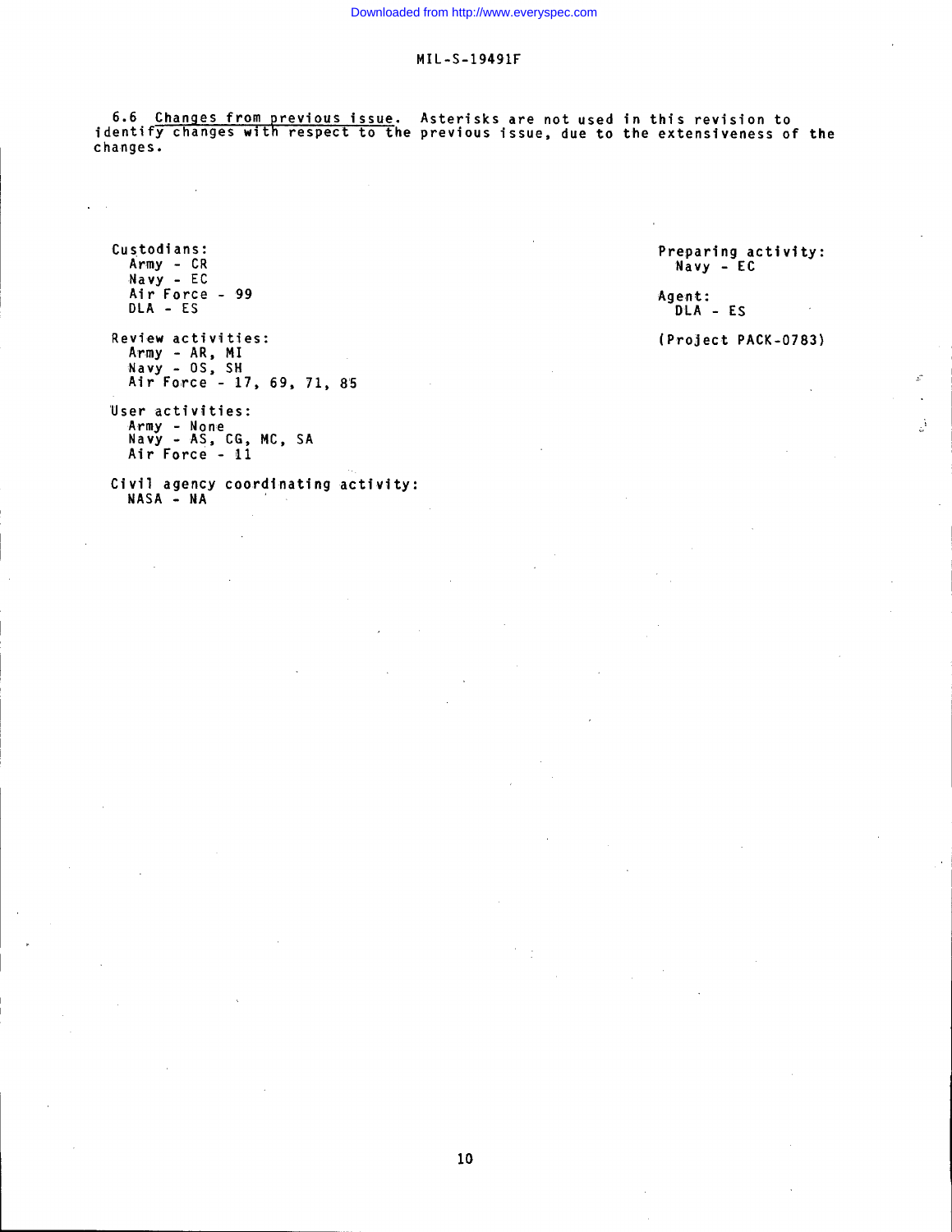INSTRUCTIONS: In a continuing effort to make our standardization documents better, the DoD provides this form for use in submitting comments and suggestions for improvements. All users of military standardization documents are invited to provide suggestions. This form may be detached, folded along the lines indicated, taped along the loose edge (DO NOT STAPLE), and mailed. In block 5, be as specific as possible about particular problem areas such as wording which required interpretation, was too rigid, restrictive, lòose, ambiguous, or was incompatible, and give proposed wording changes which would alleviate the problems. Enter in block 6 any remarks not related to a specific paragraph of the document. If block 7 is filled out, an acknowledgement will be mailed to you within 30 days to let you know that your comments were received and are being considered.

NOTE: This form may not be used to request, copies of documents, nor to request waivers, deviations, or clarification of specification requirements on current contracts. Comments submitted on this form do not constitute or imply authorization to waive any portion of the referenced document(s) or to amend contractual requirements.

(Fold along this line)

(Fold along this line)

**DEPARTMENT OF THE NAVY** 

Space and Naval Warfare System Command Washington, DC 20363





**NO POSTAGE** 

**OFFICIAL BUSINESS** PENALTY FOR PRIVATE USE \$300

**BUSINESS REPLY MAIL** FIRST CLASS PERMIT NO. 12503 **WASHINGTON D. C.** 

POSTAGE WILL BE PAID BY THE DEPARTMENT OF THE NAVY

Commander Space and Naval Warfare Systems Command Department of the Navy Washington, DC 20363 ATTN: SPAWAR 8111